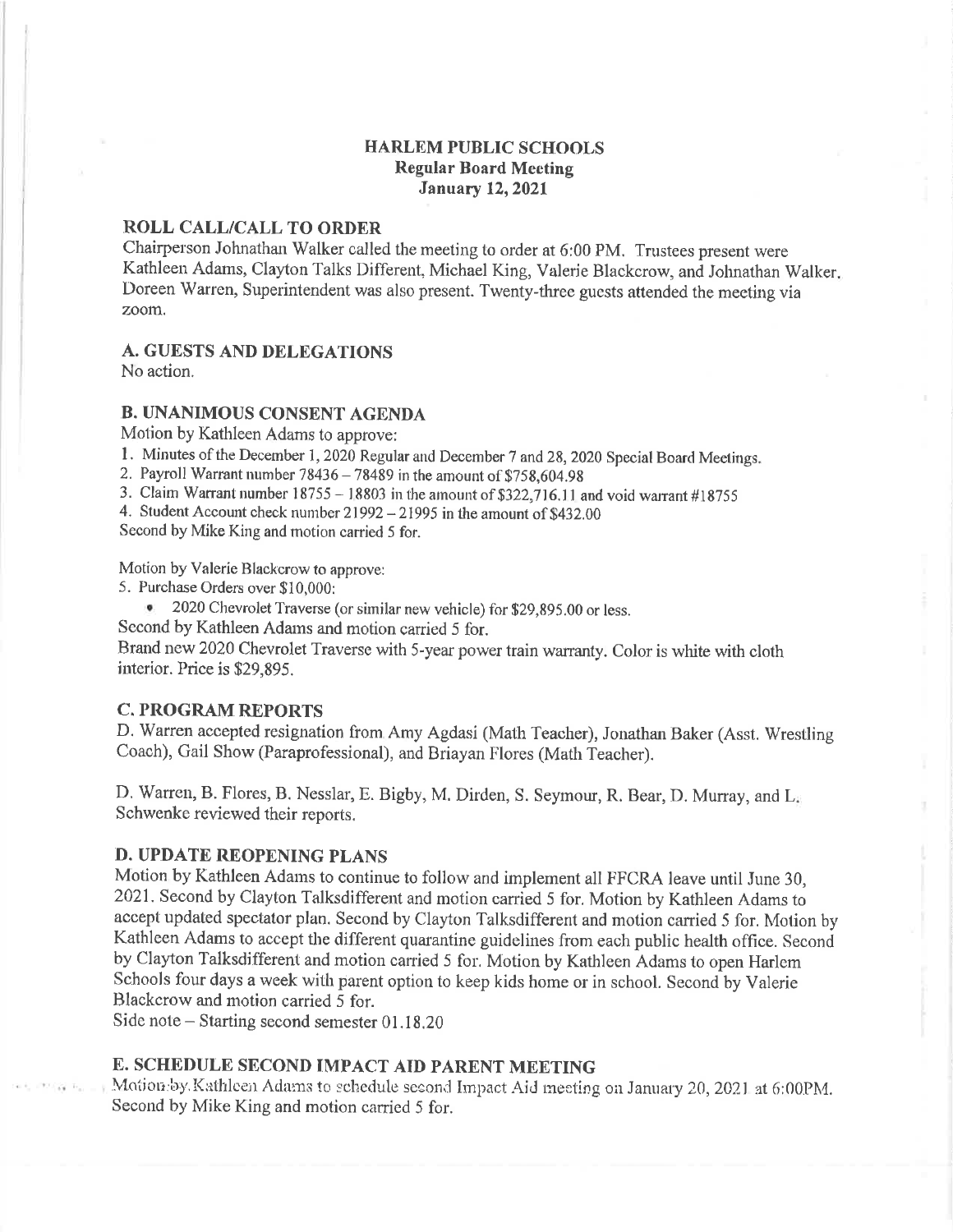Harlein School District #12

January 12, 2021

#### **F. TRANSPORTATION REPORT APPROVAL TR-5 AND TR-6**

Motion by Valerie Blackcrow to approve the 1<sup>st</sup> semester 2020-21 TR-5 and TR-6 reports for Harlem Elementary and Harlem High School. Second by Kathleen Adams and motion carried 5 for.

#### **G. ELECTION RESOLUTION**

Motion by Valerie Blackcrow to approve the following Election Resolution.

BE IT RESOLVED, the Board of Trustees for School District No. 12, Blaine County, State of Montana, will hold the Annual Regular School Election on Tuesday, the 4<sup>th</sup> day of May, 2021, which date is not less than seventy (70) days after the passage of this resolution. The election will be conducted by Poll Election (the polls will be open from noon until 8:00 p.m.) In the event of continued COVID restrictions the district may do a mail ballot election. A final decision will be made by February 23<sup>rd</sup> (the last day for election resolutions). The purpose of the election is to elect two (2) trustee for a three-year term. If it is later determined that any portion of the election is not required, the Board of Trustees authorizes Briavan Flores, election administrator, to cancel that portion of the election in accordance with 13-1-304 and 20-3-313 MCA. The following voting locations will be used for the election and the three electors of this district who are qualified to vote at such election are hereby appointed to act as judges at the election at each voting place as follows:

Voting Location and Address: Fort Belknap Complex

**County Precinct: 3** 

**Election Judges:** 

Patricia Quisno, Harlem, MT. Cheryl Plumage, Harlem, MT. Bethany Lawrence, Harlem, MT. Voting Location and Address: Harlem High School Foyer

County Precinct: 7, 8, & 9

**Election Judges:** 

B. Ann Azure, Harlem, MT Karolee Cronk, Harlem, MT Gen Benson, Harlem, MT

BE IT FURTHER RESOLVED, that the clerk of this school district is hereby directed to notify the above named election judges of their appointment and to notify the county election administrator of the date of holding said election, and request the clerk to close regular registration and to prepare and furnish election materials as required by law. If any of these judges should not be able to serve, the election administrator will choose a replacement from certified judges. No further proceedings were conducted relating to the election.

Second by Kathleen Adams and motion carried 5 for.

#### **H. IMPACT AID RESOLUTION**

Motion by Kathleen Adams to approve:

Motion to adopt the following Impact Aid Resolution:

WHEREAS, The Harlem School District #12 board of Trustees is the governing body of the Harlem School District #12, by the authority of the State of Montana and the School Laws of Montana and

WHEREAS, under the School Laws of Montana, the Board of Trustees is charged with the duty of conducting the fiscal business of the district in accordance with the provisions of the school financial administration part of MCA 20-3-324 and

WHEREAS, under Board Policy 7231, the Board of Trustees ensures that ALL children residing on Indian lands will have the opportunity to participate on an equal basis with all other children educated by the District and

WHEREAS, funding for all Children residing on Indian lands is provided by the Impact Aid authorizing legislation contained in the Improving America's Schools Act, P.L. 107-110.

THEREFORE BE IT RESOLVED, that the aforesaid Board fully supports the Improving America's School Act, P.L. 107-110, Impact Aid, Title VIII, legislation to provide funding for Federally Impacted School Children.

BY ORDER of the Board of Trustees of School District #12, Blaine County, MT. Second by Mike King and motion carried 5 for.

 $\label{eq:q0} \mathbf{f}^{(m,\mathbf{q})}_{\mathbf{q}} \stackrel{\alpha}{\longrightarrow} \mathbf{g}^{(m,\mathbf{q})}_{\mathbf{q}} \longrightarrow \mathbf{g}^{(m,\mathbf{q})}_{\mathbf{q}}$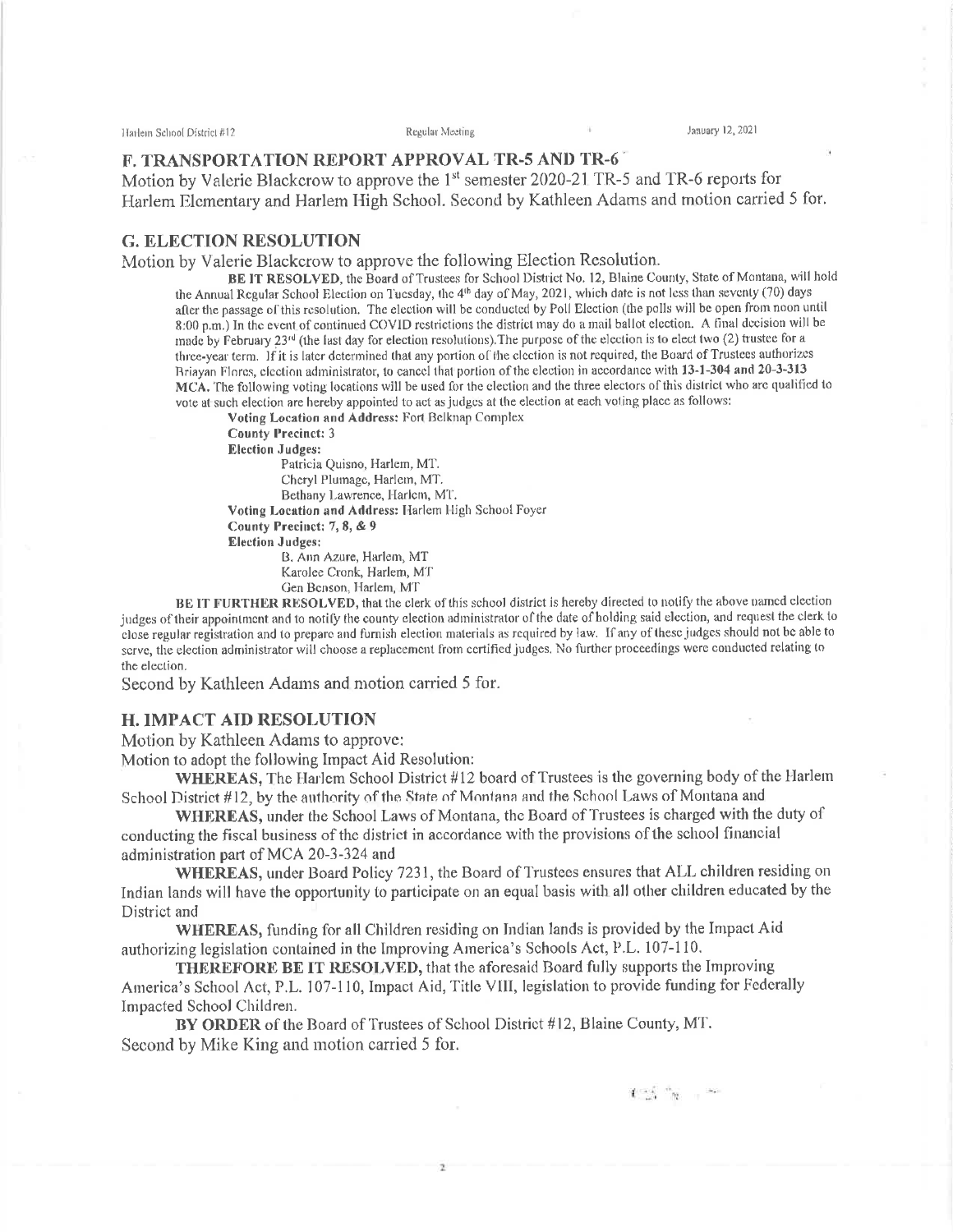Ilarlem School District #12 **Example 2021** Regular Mecting **Figure 12, 2021** *January 12, 2021* 

I. OATH OF OFFICE FOR BOARD CLERK. AUTHORIZE BANK SIGNATURES Motion by Kathleen Adams to appoint Briayan Flores as Board Clerk of School District No. 12. Second by Mike King and motion carried 5 for.

Motion by Kathleen Adams to

- Authorize Superintendent (Doreen Warren), Business Manager/Clerk (Briayan Flores), and Adm. Asst. (Michelle Sears) to sign for Bank of Harlem School District #12 Petty Cash Account.
- ¡ Authorize Superintendent (Doreen Warren), Business Manager/Clerk (Briayan Flores), and Board Chair Johnathan Walker to sign on the Harlem School District #12 Blaine County Treasurer account for claims/payroll.
- Authorize Superintendent (Doreen Warren), Business Manager/Clerk (Briayan Flores), and Board Chair Johnathan Walker to sign on the Bank of Harlem, Harlem Student Association account.
- Authorize Business Manager/Clerk (Briayan Flores) and Payroll Clerk (Monty Werk) to sign for Bank of Harlem Flexible Benefit Account.
- e Remove former Business Manager/Clerk, Lori Owens from all accounts.

Second by Mike King and motion carried 5 for.

Motion by Kathleen Adams to approve Resolution forms with the Bank of Harlem for name changes/removals as listed above on School District #12 Petty Cash Account, Harlem Student Association Account and Flexible Benefit Account. Second by Valerie Blackcrow and motion carried 5 for.

### J. CONSIDERATION FOR ISSUANCE OF CONTRACTS FOR 2020-21 COACHES / EXTRA-CURRICULAR / MENTOR/MENTEE POSITIONS No action.

### K. SUB/EXTRA HELP LIST APPROVAL

Motion by Valerie Blackcrow to approve the sub/extra help/volunteer list of applicants below with the district reserving the right to withdraw the offer based upon the results of the background check and age requirement.

| Chad Zuelke      | Sub Custodian                                                | \$15.34/hr. |
|------------------|--------------------------------------------------------------|-------------|
| Chad Zuelke      | <b>Sub Bus Driver</b>                                        | \$17.70/hr. |
| Joshua Gallagher | Sub Custodian                                                | \$15,34/hr. |
|                  | $\frac{1}{2}$ by Milco Ving and motion comind $\epsilon$ for |             |

Second by Mike King and motion carried 5 for.

### L. REVIEW BOARD POLICY 7231 AND 7231P FEDERAL IMPACT FUNDS

Motion by Valerie Blackcrow to approve BP 7231 and 7231P Federal Impact Funds. Second by Kathleen Adams and motion carried 5 for.

# M. SUPERINTENDENT EVALUATION - EXECUTIVE SESSION

No action. Board wants a special in-person meeting for this item. Special meeting scheduled for Monday, January 18,2021at 6:00PM.

## N. CONSIDERATION OF SUPERINTENDENT CONTRACT RENEWAL FOR 2021-2022 Special meeting.

3

¡' .',' !' ,',-.t . i,,. : .